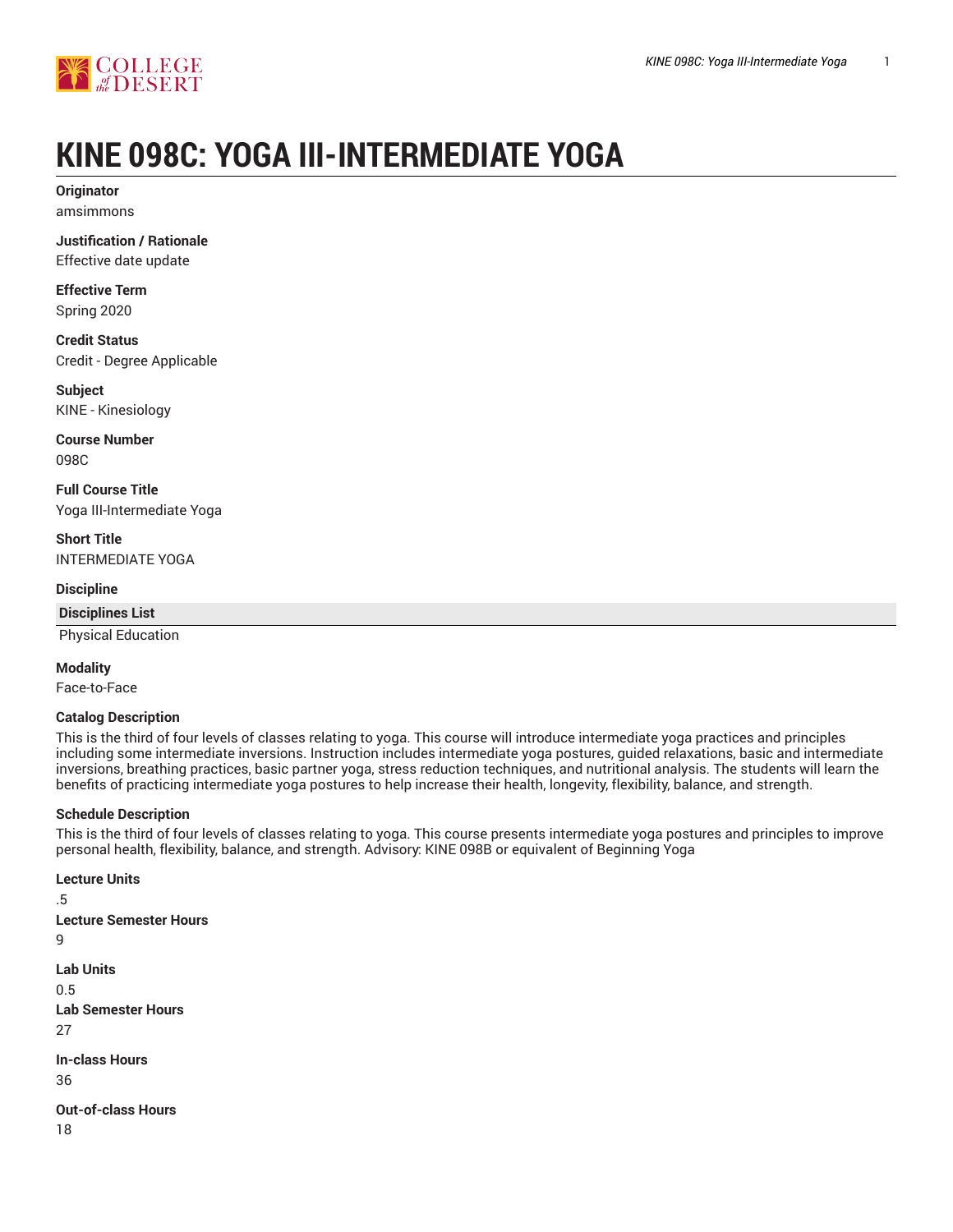

#### **Total Course Units**

1

**Total Semester Hours** 54

# **Prerequisite Course(s)**

Advisory: KINE 098B or equivalent of Beginning Yoga

#### **Class Size Maximum**

 $20$ 

# **Course Content**

- 1. Yoga techniques and modifications utilizing proper form and alignment for safety and success
- 2. Warm up intermediate postures (asanas)
- 3. Benefits of intermediate seated yoga postures (asanas)
- 4. Benefits of intermediate prone postures (asanas)
- 4. Benefits of intermediate standing postures (asanas)
- 5. Benefits of intermediate prone postures (asanas)
- 6. Benefits of spinal twist postures (asanas)
- 7. Benefits of intermediate hip openers
- 8. Benefits of intermediate shoulder openers
- 9. Benefits of intermediate balance postures (asanas)
- 10. Continue to build yoga skills and variations to more progressive intermediate combinations
- 11. Benefits of intermediate inversions postures (asanas)
- 12. Benefits of cool down postures (asanas)
- 13. Intermediate relaxation postures (asanas)
- 14. Yoga success stories that have inspired the world in health and fitness
- 15. Historical and philosophical aspects of yoga
- 16. The art of personal and set intentions to improve your overall intermediate yoga practice; physically, mentally and spiritually

#### **Lab Content**

- 1. Yoga techniques utilizing proper form and alignment for personal safety and success.
- 2. Intermediate warm up postures (asanas)and intermediate sun salutations

3. Intermediate standing yoga postures (asanas) and intermediate stages for the following; triangle, reverse triangle, warrior I, warrior

II, extended angles, and wraps

4. Intermediate seated postures (asanas), pigeon, hero, thunderbolt, boat, lotus, bound angle, intermediate core work, seated wraps, cobbler (middle splits), lotus

5. Intermediate forward and backward bend postures (asanas) crescent moon, camel, intermediate upward bow and variations, bridge, supine thunderbolt, forward bend in seated position, head to knee

6. Intermediate supine postures (asanas) corpse, fish, bridge, upward bow, lying down tree, happy baby

7. Intermediate balance postures (asanas) tree, dancer's pose, eagle, extended hand to big toe posture (intermediate variations), half moon, warrior III

8. Intermediate arm balancing postures (asanas), crow, side crow, firefly, side plank variations

9. Intermediate spinal twists, lateral twist in sitting, half twist in sitting, wraps in sitting, lying down opposite knee to chest with twist 10. Intermediate inversion postures (asanas) plow, shoulder stand, progressive head stand, intermediate peacock, crane series and counter postures (asanas) for inversions

- 11. Progressive yoga skill building and variations for intermediate levels
- 12. Meditation and intermediate relaxation postures (asanas)

# **Course Objectives**

|             | <b>Objectives</b>                                                     |
|-------------|-----------------------------------------------------------------------|
| Objective 1 | Develop knowledge of intermediate yoga postures                       |
| Objective 2 | Understand the physical benefits of intermediate yoga postures        |
| Objective 3 | Understand the importance of breathing for intermediate yoga postures |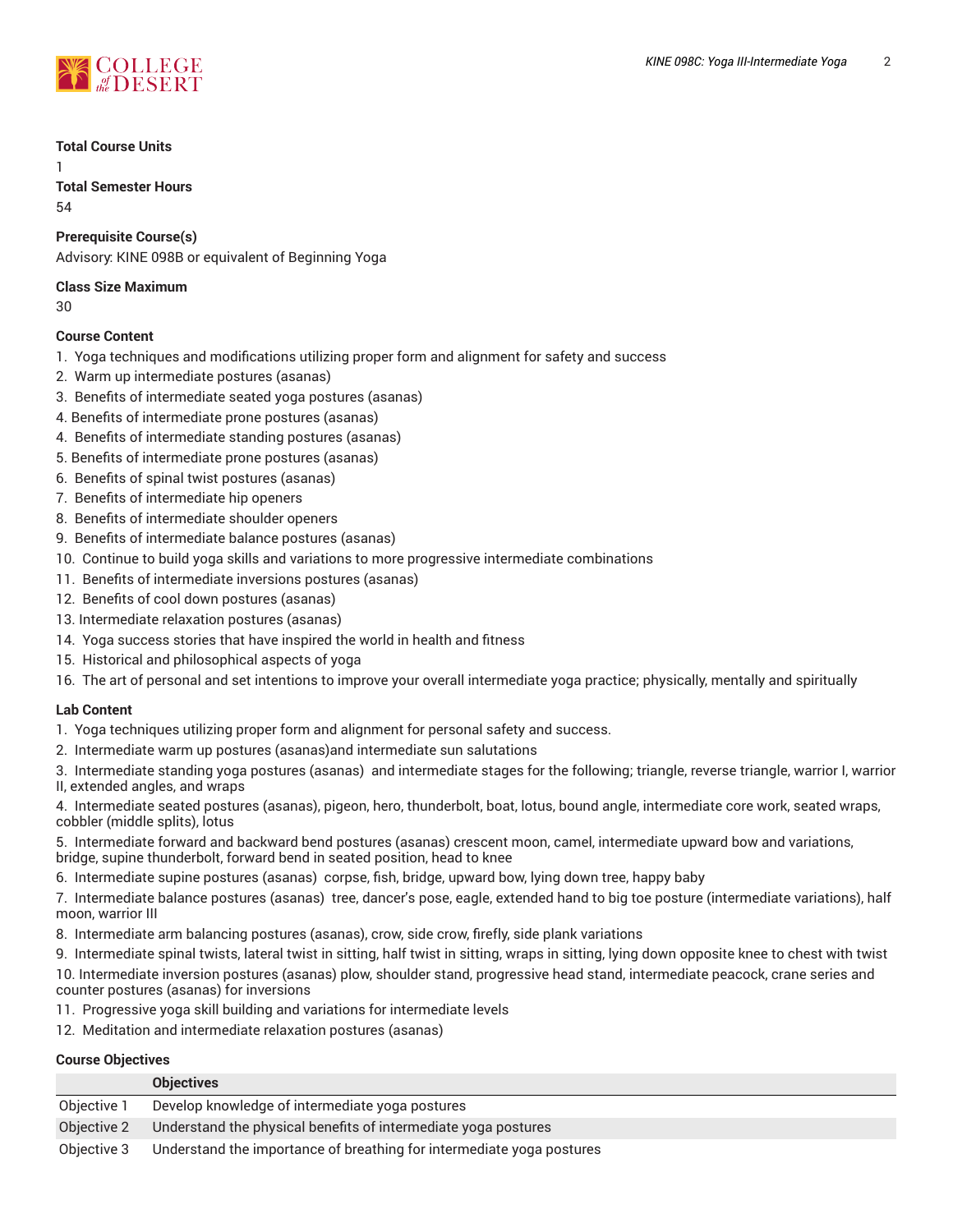

| Objective 4 | Analyze proper form, technique and modifications in intermediate yoga postures                                                 |
|-------------|--------------------------------------------------------------------------------------------------------------------------------|
| Objective 5 | Evaluate personal flexibility and balance levels at pre beginning and post completion of the class                             |
| Objective 6 | Understand the importance of relaxation techniques for intermediate postures, and the benefits both physically and<br>mentally |
| Objective 7 | Develop a sequence of fundamental postures from class that could inspire personal yoga practice outside of the class           |

#### **Student Learning Outcomes**

**Upon satisfactory completion of this course, students will be able to:**

Outcome 1 Create a set of intermediate yoga postures from our class that can be applied for personal practice.

#### **Methods of Instruction**

| <b>Method</b>                      | Please provide a description or examples of how each instructional<br>method will be used in this course. |                           |
|------------------------------------|-----------------------------------------------------------------------------------------------------------|---------------------------|
| <b>Discussion</b>                  |                                                                                                           |                           |
| Demonstration, Repetition/Practice |                                                                                                           |                           |
| Activity                           |                                                                                                           |                           |
| Technology-based instruction       |                                                                                                           |                           |
| Self-exploration                   |                                                                                                           |                           |
| Participation                      |                                                                                                           |                           |
| Observation                        |                                                                                                           |                           |
| Lecture                            |                                                                                                           |                           |
| Journal                            |                                                                                                           |                           |
| Individualized Study               |                                                                                                           |                           |
| <b>Methods of Evaluation</b>       |                                                                                                           |                           |
| <b>Method</b>                      | Please provide a description or examples of how<br>each evaluation method will be used in this course.    | <b>Type of Assignment</b> |

| Written homework                              |
|-----------------------------------------------|
| Self-paced testing, Student preparation       |
| Student participation/contribution            |
| Self/peer assessment and portfolio evaluation |
| Field/physical activity observations          |
| <b>Portfolios</b>                             |
| Guided/unguided journals                      |
| Critiques                                     |

# **Assignments**

#### **Other In-class Assignments**

1. Personal fitness assessment

2. Personal flexibility analysis

# **Other Out-of-class Assignments**

- 1. Article critiques
- 2. Personal journal, reflection, thoughts and observations
- 3. Personal program design

# **Grade Methods**

Letter Grade Only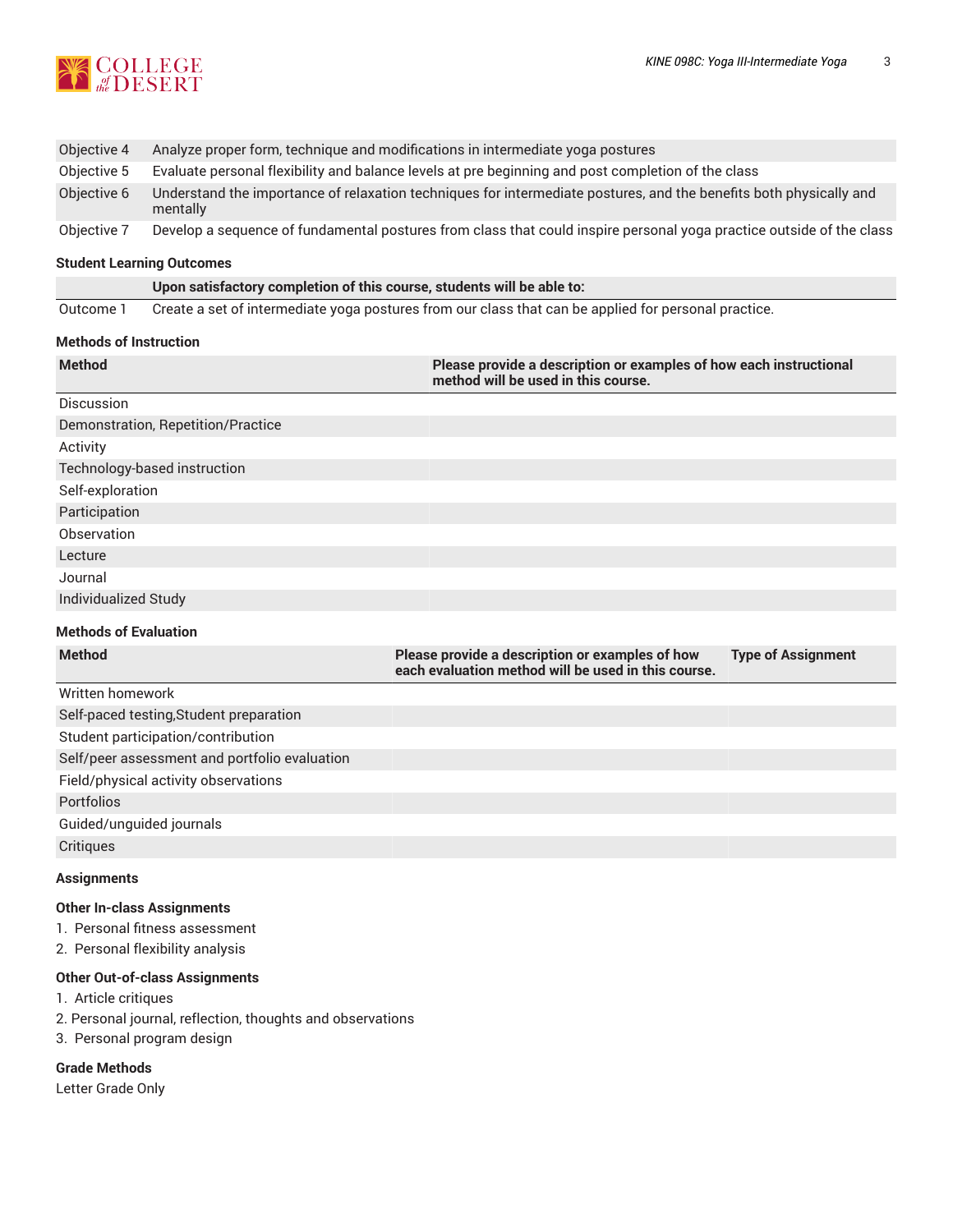

# **MIS Course Data**

**CIP Code** 31.0507 - Physical Fitness Technician.

**TOP Code** 083520 - Fitness Trainer

**SAM Code** C - Clearly Occupational

**Basic Skills Status** Not Basic Skills

**Prior College Level** Not applicable

**Cooperative Work Experience** Not a Coop Course

**Course Classification Status** Credit Course

**Approved Special Class** Not special class

**Noncredit Category** Not Applicable, Credit Course

**Funding Agency Category** Not Applicable

**Program Status** Program Applicable

**Transfer Status** Transfer CSU, limited UC

**Allow Audit** No

**Repeatability** No

**Materials Fee** No

**Additional Fees?** No

# **Approvals**

**Curriculum Committee Approval Date** 03/21/2019

**Academic Senate Approval Date** 03/28/2019

**Board of Trustees Approval Date** 05/17/2019